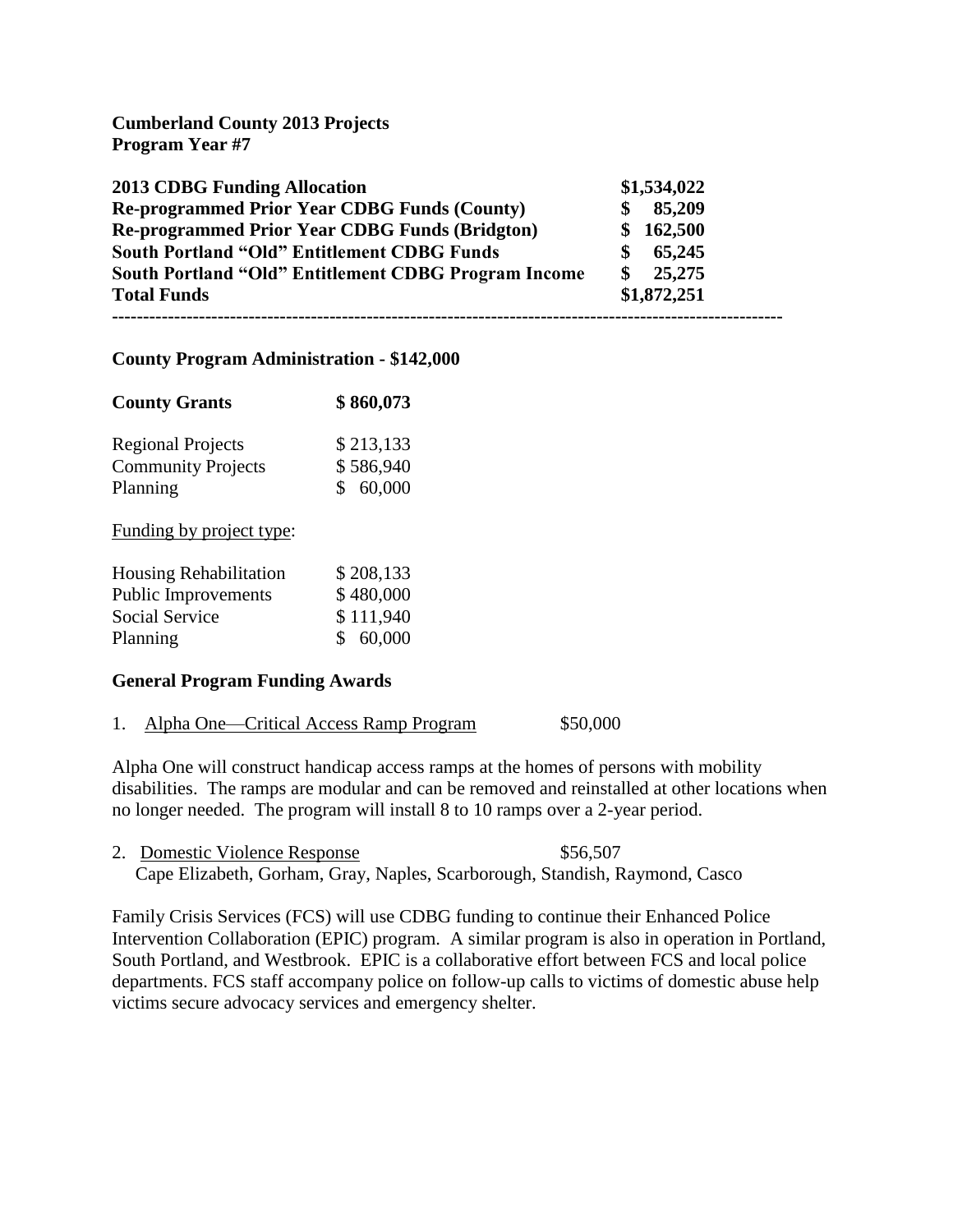| 3. Elder Services | \$35,433 |
|-------------------|----------|
| Gorham, Standish  |          |

A social worker from The Southern Maine Agency on Aging (SMAA) will work one day per week in both Gorham and Standish. The staff member will provide information and resource services to people 60+ and to disabled adults. Two volunteers will be trained by the social worker to provide continued Medicare and benefits counseling in each community after the end of the project. This activity has been funded for the past two years: Windham and Westbrook (PY 2011); Westbrook and Gorham (PY 2012).

## 4. Freeport Elder Association "Bus": \$15,000

Funds will be used to purchase a new 15 passenger handicap accessible van/bus to transport seniors to activities. The Elder Association raised \$49,900 in matching funds to contribute towards the purchase.

5. Central Heating Improvement Program (CHIP) \$158,133 Opportunity Alliance

This program involves corrections of malfunctioning heating systems in income qualified households by privately employed Maine Oil and Solid Fuel Board licensed technicians. Technicians will also conduct a HUD Housing Quality Standards (HQS) inspection to determine if other life safety and code repairs need to be completed. An estimated 35 households will be assisted.

6. Therapeutic Recreation  $$5,000$ Center for Therapeutic Recreation

The program will provide recreation and social activities to 12-16 adults with developmental disabilities. The funds will support a sliding scale fee structure, enabling those with the least financial resources to participate in aquatic recreation programs.

7. Wescott Community Center Electrical Improvements \$150,000 Westbrook

The current electrical feed to the Wescott Community Center is routed through a switch shared with the adjacent elementary school. This antiquated system is inadequate to serve current energy demands at the facility. This project is one step of an ongoing multi-stage improvement process of the facility by the City. The Community Center houses a food pantry and recreation facilities, and provides programming for low-income residents, including children and seniors.

8. Westbrook Downtown Streetscape Improvements  $$330,000$ 

This project consists of an array of streetscape, pedestrian, parking, and lighting improvements in conjunction with the reconstruction of the Bridge Street Bridge in downtown Westbrook.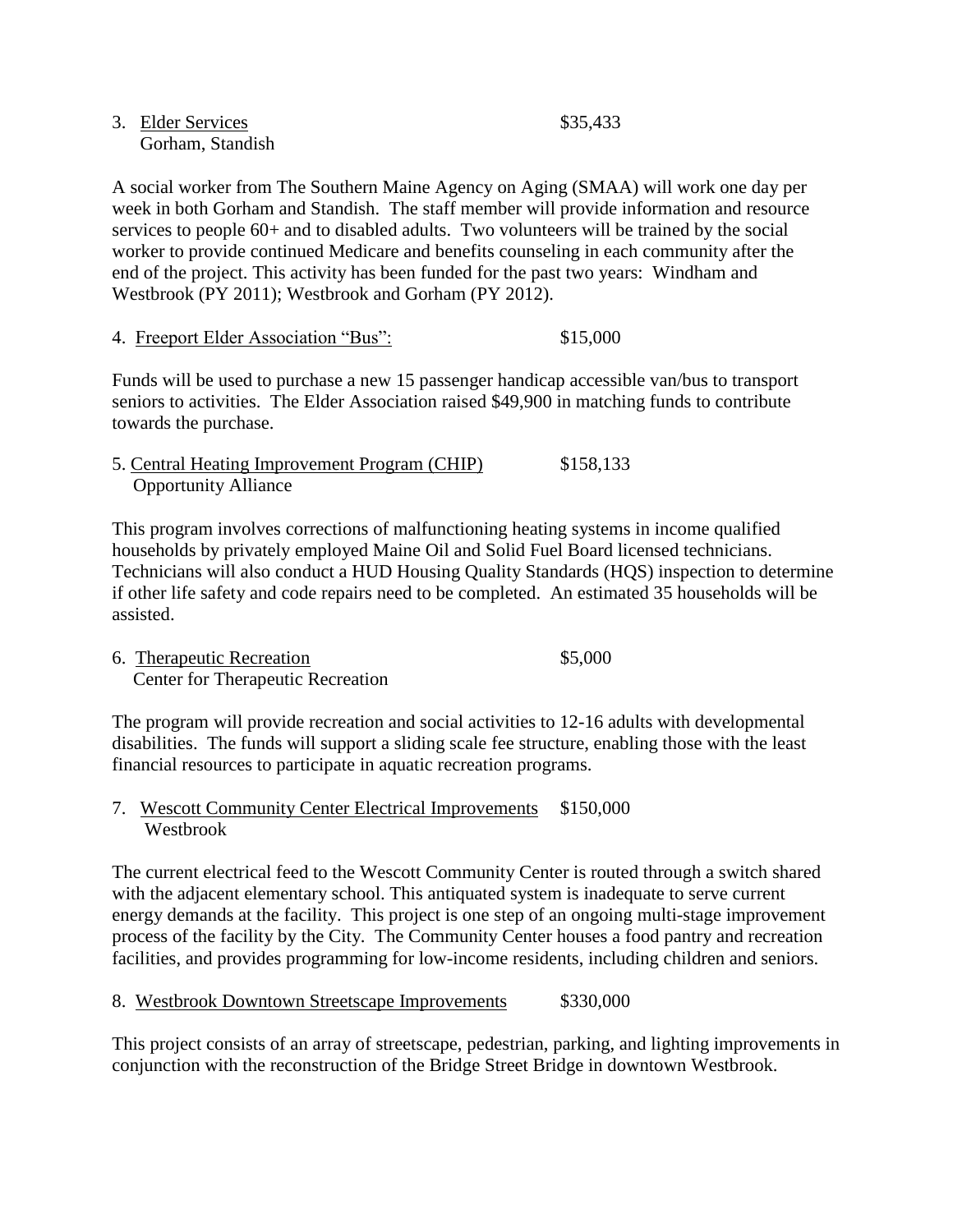## *CDBG Planning Grant Funding Recommendations*

1. Town of Gorham—Village Master Plan \$21,000

This project is an updated study of Gorham Village which will focus on issues such as parking and pedestrian safety.

2. Opportunity Alliance—Assessment of Homeless Services \$14,000

This study will analyze existing data on the Cumberland County homeless population.

3. City of Westbrook – Planning for Riverwalk Trail  $$25,000$ 

The project will survey  $\&$  analyze land along the north side of the Presumpscot River to determine the most suitable path for completing the Riverwalk trail.

## **Bridgton & South Portland Programs**

The programs and activities conducted in the two set-aside communities of Bridgton and South Portland are integral components of the Cumberland County Community Development program. While not participants in the application competition, their projects, activities, funds, planning, administration and regulatory compliance are all part of the County's program.

### **Town of Bridgton**

| 2013 Set-Aside Allocation     | \$191,532 |
|-------------------------------|-----------|
| <b>Bridgton Re-allocation</b> | \$162,500 |
| <b>Total</b>                  | \$354,032 |
| Program Administration        | \$38,355  |

Building and sustaining administrative capacity in Bridgton is an important component of their long-term Downtown Revitalization and Community Development program.

Public Infrastructure \$215,177

This allocation of Depot Street sidewalk re-construction will be coupled with \$19,500 allocated for the project in 2012.

Sidewalk & curbing on Depot Street - \$97,677 Main Street sewer line extension - \$80,000 New septic/leach field - \$37,500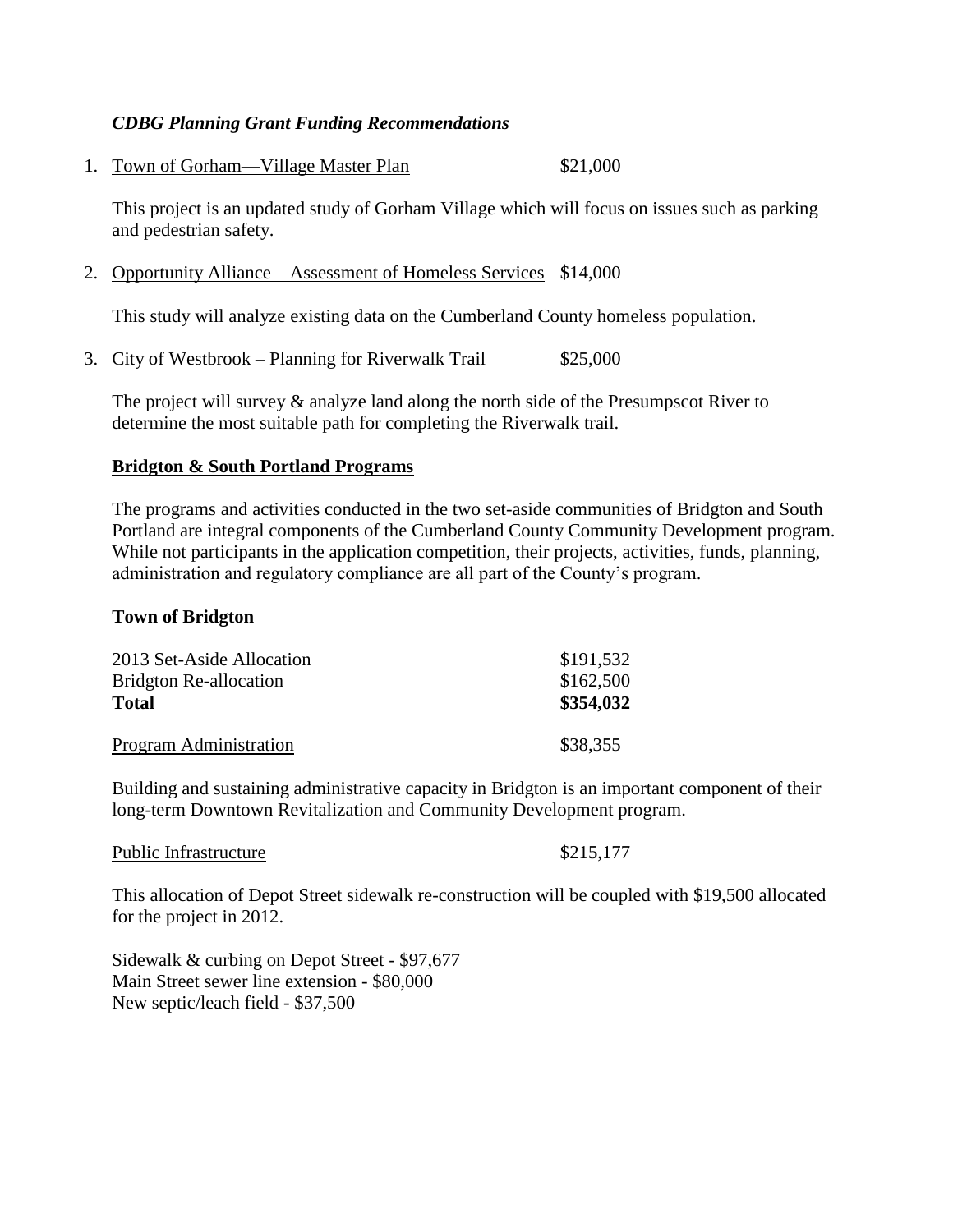| <b>Public Facilities</b>                                                                                                                                                                                                                                                                                           | \$65,000                                       |
|--------------------------------------------------------------------------------------------------------------------------------------------------------------------------------------------------------------------------------------------------------------------------------------------------------------------|------------------------------------------------|
| The Rufus Porter Museum exterior renovation project is the second phase of a multi-year<br>activity.                                                                                                                                                                                                               |                                                |
| Bridgton Community Center, new windows - \$20,000<br>Rufus Porter Museum renovations - \$45,000                                                                                                                                                                                                                    |                                                |
| <b>Public Services</b>                                                                                                                                                                                                                                                                                             | \$15,500                                       |
| Bridgton Food Pantry - \$1,500<br>Emergency Fuel Assistance – \$5,000<br>Community Meals Program - \$2,000<br>Cancer Patient Support - \$5,000<br>Community HELP - \$2,000                                                                                                                                         |                                                |
| Downtown Façade Improvements                                                                                                                                                                                                                                                                                       | \$20,000                                       |
| <b>City of South Portland</b>                                                                                                                                                                                                                                                                                      |                                                |
| 2013 CDBG Set-Aside Allocation<br>"Old" CDBG Entitlement Funds<br>"Old" Entitlement Program Income<br><b>Total</b>                                                                                                                                                                                                 | \$425,626<br>\$65,245<br>\$25,275<br>\$516,146 |
| The City of South Portland and its Community Development staff continue to operate their<br>CDBG program, much as they did prior to relinquishing HUD Entitlement status. Coordination<br>between South Portland and the County, particularly on administrative matters occurs on a<br>regular and on-going basis. |                                                |
| Program Administration                                                                                                                                                                                                                                                                                             | \$58,648                                       |

The funds pay salaries, benefits and basic office supplies, phone and technology required for the activities of South Portland's Community Development Office.

| <b>Housing Rehabilitation</b> | \$11,278 |  |
|-------------------------------|----------|--|
|                               |          |  |

Emergency housing rehabilitation for income-qualified homeowners.

| Public Infrastructure | \$380,520 |
|-----------------------|-----------|
|-----------------------|-----------|

South Portland will rehabilitate sidewalks in target areas of the City, construct a park on a vacant lot in the struggling Redbank neighborhood, provide a new half-court basketball court in the Brick Hill neighborhood, and complete the exterior rehabilitation of a blighted building in 2013.